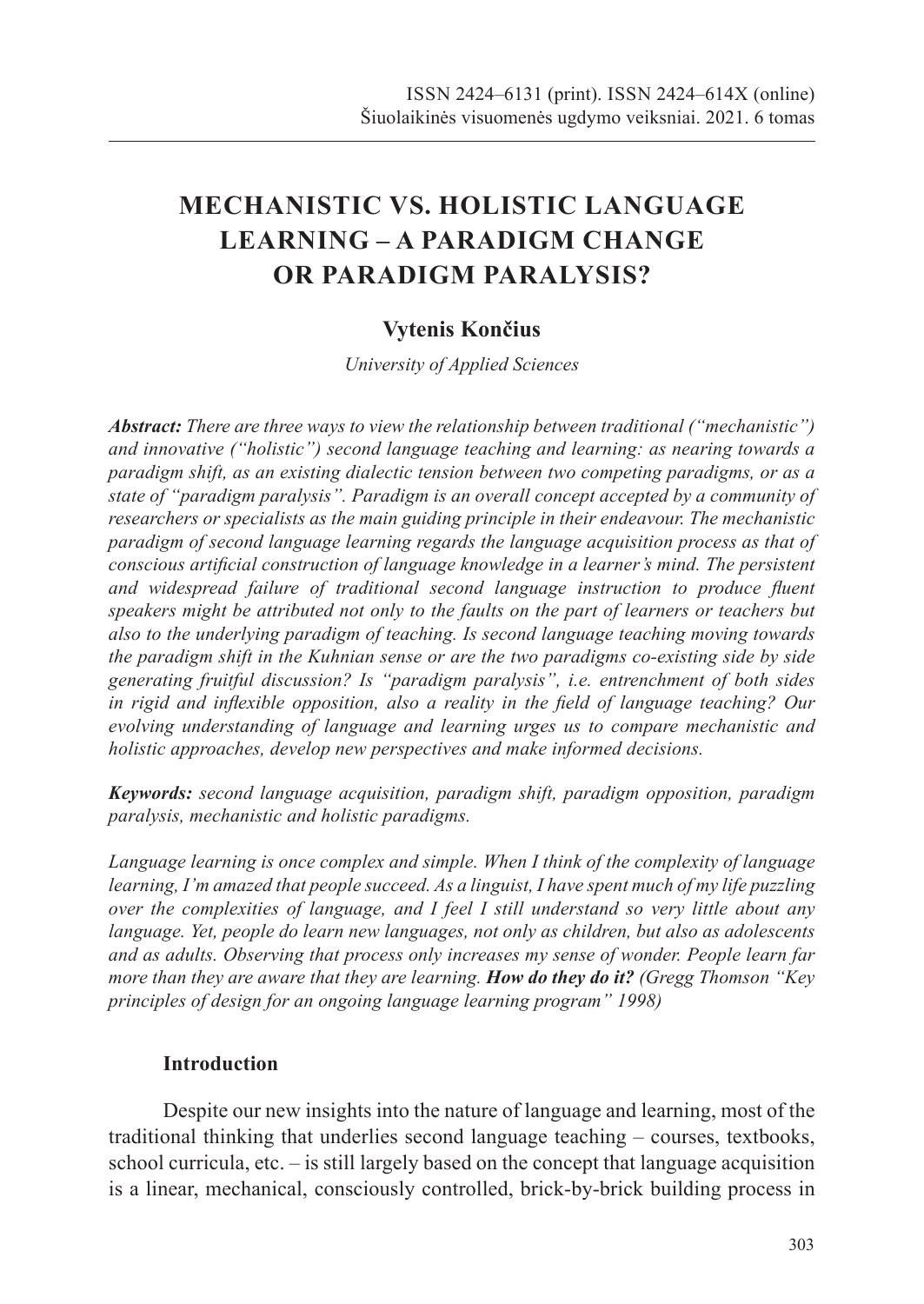learner's mind. Learners undergo this process of formal language instruction and are expected to internalize the vocabulary and grammar presented in the curriculum. The assumption is that if this material is properly mastered and sufficient practice is carried out, this should ensure the successful acquisition of the language at the desired level (A2, B1, B2, etc.) and produce fluent speakers. According to this view, the failure of a learner to acquire the language during this process of formal instruction should be attributed either to the lack of practice, bad attendance of classes, insufficient concentration, or faults on the part of a teacher.

However, the widespread failure of many learners to acquire a second language seems to suggest that at least some of the traditional assumptions concerning how languages are acquired need to be revised. In fact, our new understanding of language and learning strongly suggests that not only first but also second language acquisition process is neither linear nor consciously controllable and trying to ensure its success by keeping it under rigorous control is an understandable, but illusory goal which may be ineffective at best or counterproductive at worst. Research suggests that learning in general and language learning in particular is not a linear, but rather a holistic process, not a process of mechanical construction, but closer to that of an organic growth. According to the British linguist Michael Lewis, the central metaphor of language is holistic - an organism, not atomistic – a machine. One of the implications of this realization is that language should not be "taught" in a sense of assembling this "machine" in learner's head, but rather allowed to organically develops under the right conditions. The main question, then, should be not how to "push" the language into a learner's mind, but how to create these "right conditions" and best aid him/her in their natural process of acquisition. Another useful insight from observation and experience is that learning is essentially the process of discovery – getting acquainted with and getting used to a language is a highly individual process, because it organically relates new information with what has already been known to the learner. Since this experience can vary greatly, the learning process and pace are by their nature highly individualistic. Attempts to control them by providing one-size-fits-all solutions and curricula not only creates the inevitable castes of "bright kids" and those lagging behind in a language classroom, but also leads to the familiar situation when despite years of formal language instruction, many learners are still unable to adequately function in a foreign language.

Are we heading towards a paradigm change in language teaching? Should the mechanistic paradigm (language is a "machine" or a building which a teacher should construct in learner's head brick-by-brick) be replaced by the holistic one (language is a "plant" or an "organism" and the process of its acquisition is that of discovery and organic growth)? Michael Lewis in his groundbreaking book "The Lexical Approach. The State of ELT and a Way Forward" suggests that even if we might not be sure about the optimal ways of teaching a second language, we do know what language and learning is not and how it does not work and as such this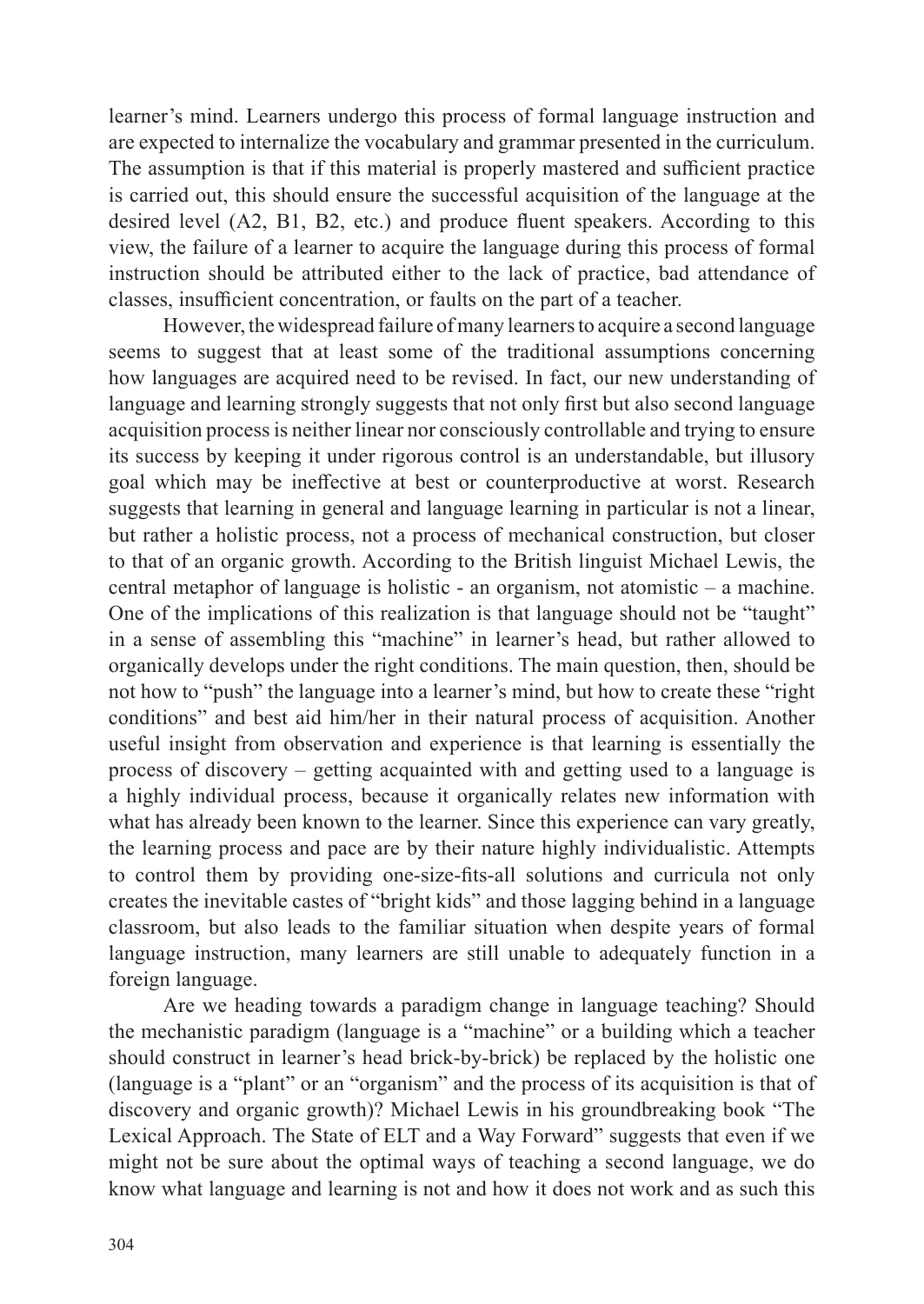understanding might predict a possible paradigm shift:

*Whether we will ever know enough about language and learning to provide fully convincing alternatives is doubtful, but we certainly do not at the moment. What we do have, however, is knowledge about language and learning which allows us to judge certain content and methodology to be better than we have had in the past <…> The Lexical Approach invites readers to dismiss, or at least radically deemphasize materials and procedures which violate either the nature of language or the nature of learning.* (Lewis 1993, p. ix).

What does this paradigm change involve and most importantly – what does it imply for the traditional roles of teacher and learner and how would it impact the process of language teaching in the future?

#### **Paradigm shift**

Merriam-Webster's dictionary defines paradigm as a "philosophical and theoretical framework of a scientific school or discipline within which theories, laws, and generalizations and the experiments performed in support of them are formulated" 1 . In a more general usage it is usually understood as a worldview or a model explaining some phenomenon (natural, social, psychological etc.) under which a community of researchers or specialists operates. Since scientific understanding of the world and its phenomena is in constant change, changing paradigms are a natural part of the scientific process. As examples of paradigm change we can think of many instances in the old or more recent developments of science: transition from geocentric to heliocentric model in Astronomy, from Newtonian to quantum model in Physics, from unlimited growth to sustainability model in Economics, finally – from "atomistic" to holistic understanding of many phenomena: the natural world, social phenomena, human body, psychological phenomena, including our understanding of second language acquisition. This understanding of changing scientific worldview was popularised by the philosopher of science Thomas Kuhn (1922 – 1996) in his landmark book "The Structure of Scientific Revolutions" (1962). In it he analyses the process a scientific paradigm undergoes as more data is arriving and starting to challenge its established assumptions. The main steps leading to a paradigm shift, according to Kuhn, are the following:

<sup>1</sup> https://www.merriam-webster.com/dictionary/paradigm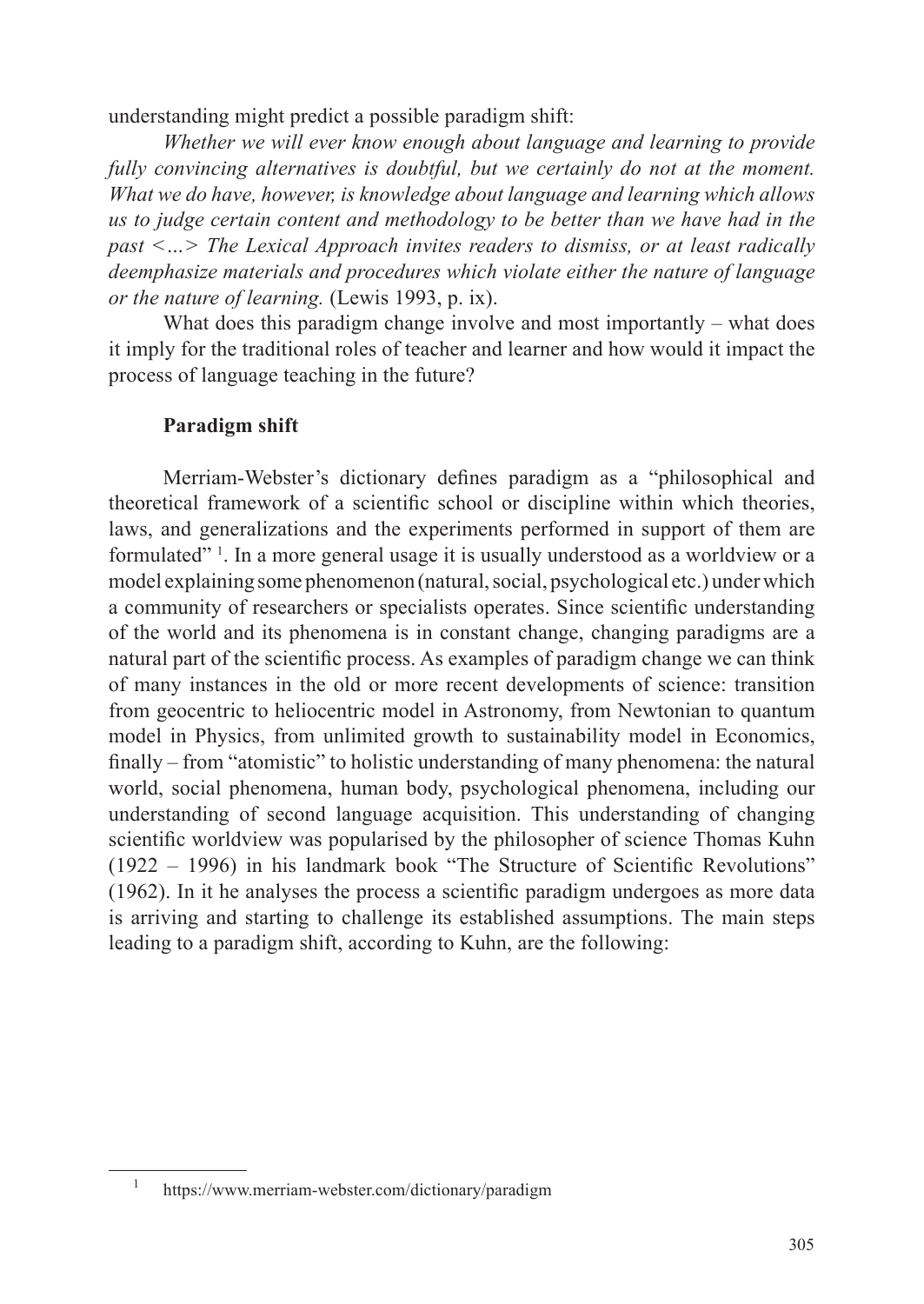

1. Scientific community usually operates under a set of "received beliefs" or paradigm. Every student who aspires to become a member of that community is "initiated" into this paradigm as a part of their rigorous education process.

2. The "normal science" which is based on these beliefs is reluctant to accept facts or new theories that challenge them.

3. When the scientific community is increasingly unable cope with the arising contradictions and to force the nature into the framework of an existing paradigm, a crisis develops.

4. As a result of this crisis, a paradigm shift occurs when a community accepts a new paradigm, which better explains the existing facts and reduces the tension. Kuhn calls this shift "a scientific revolution" - "the tradition-shattering complements to the tradition-bound activity of normal science"<sup>2</sup>

This is not always a very smooth and unchallenged process, because old ways of thinking even in the scientific community may be hard to overcome. As Kuhn himself notes:

*"The transition between competing paradigms cannot be made a step at a time, forced by logic and neutral experience. <...> it must occur all at once (though not necessarily in an instant) or not at all."* (Kuhn, 1962, p. 150)

<sup>2</sup> Synopsis of Thomas Kuhn at https://www.uky.edu/~eushe2/Pajares/Kuhn.html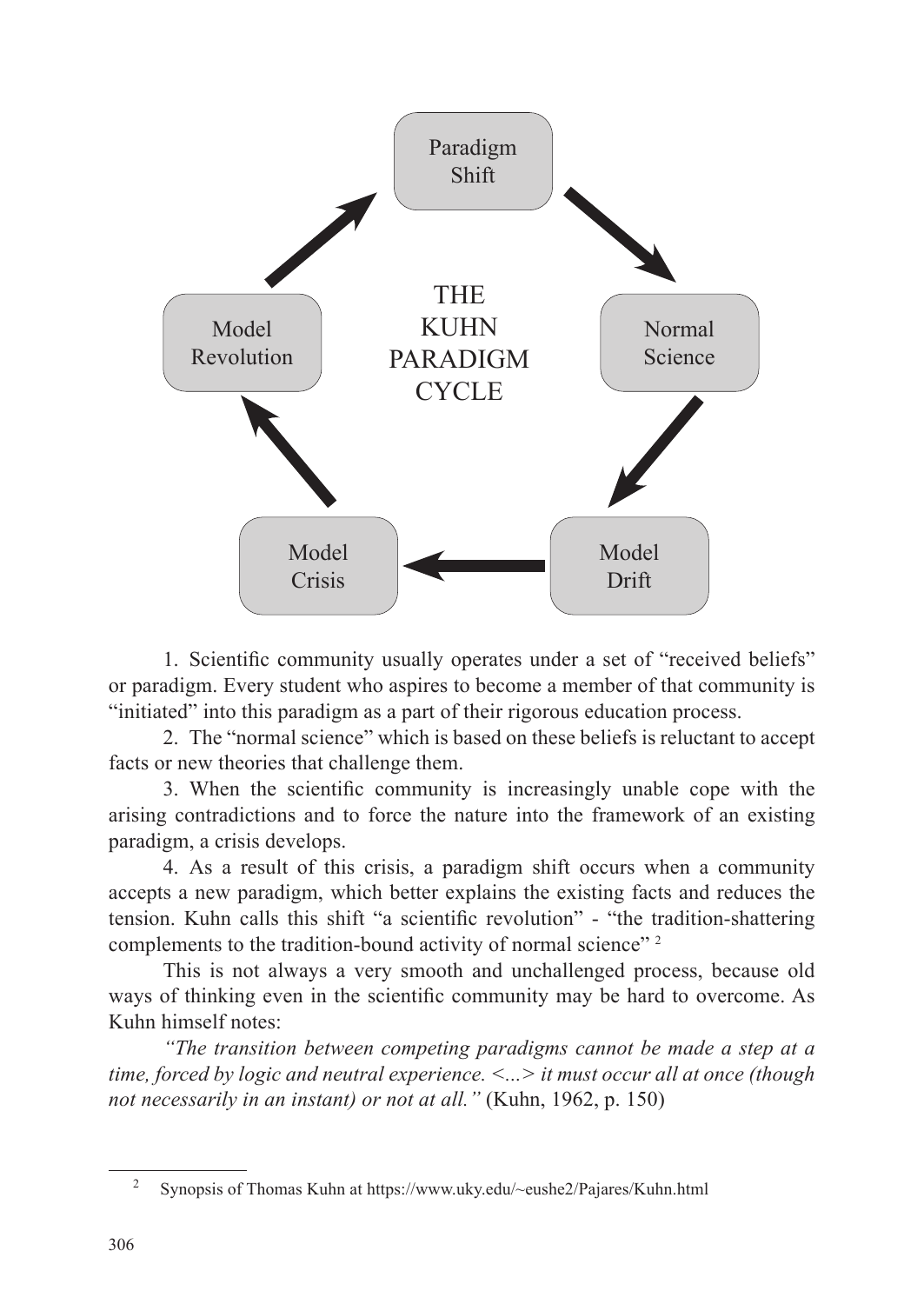Sometimes this change requires so much radical re-thinking of established ways or procedures that few are ready to re-invest time and energy into creating a model based on the new understanding. As Max Plank has sadly observed, "A new scientific truth does not triumph by convincing its opponents and making them see the light, but rather because its opponents eventually die, and a new generation grows up that is familiar with it." (*Max Planck, Scientific autobiography, 1950, p. 33, 97)*

#### **Paradigm shifts or competing paradigms? A dialectic view**

Kuhn created his model of changing paradigms mostly having in mind natural sciences. Competing paradigms may exist in various fields - in social sciences and humanities as well, including the area of second language acquisition. However, some paradigms seem to behave differently from Kuhn's model, they do not seem replace each other in a rapid paradigm shift, but to coexist side by side in perpetual conflict and opposition. In spite of the large adherence of a new paradigm, it may continue to engage in a polemics with the old one attracting criticism from the latter's adherents but neither the new one being able to totally replace an old one, nor to retreating and disappearing as an unviable hypothesis. This may be a positive thing as it generates a fruitful tension which may lead to new insights, discoveries and innovative ways of thinking.

In 1980's American linguist Stephen Krashen proposed a new paradigm to second language teaching and learning, which he called "The Natural Approach" (Krashen, Terrel, 1983). The main tenets of Krashen's new approach consisted of the following five hypotheses:

1. The Input hypothesis. We can acquire a second language simply by receiving large amounts of comprehensible input while fully concentrating on the message rather than on form. The input should be neither too difficult nor too easy: it should be largely comprehensible to a learner, but should always contain some new and unknown elements to be acquired (the so-called i+1 hypothesis).

2. The Acquisition-learning hypothesis. Language acquisition and language learning are two separate phenomena. Acquisition is a natural and unconscious process while learning is artificial and conscious. Most controversially, Krashen claimed that learning does not help acquisition.

3. The Monitor hypothesis. Language knowledge which we learn consciously is only useful to "monitor" our mistakes, but it does not help us become fluent.

4. The Natural Order hypothesis. There is a natural sequence in which a learner acquires grammatical patterns of a language and this order is acquired naturally with enough exposure to comprehensible input. Conscious studying of grammar rules in that order does not help to acquire them.

5. The Affective filter hypothesis. We acquire best when we are relaxed, enjoy the process and do not worry about learning. Worrying and stress diminish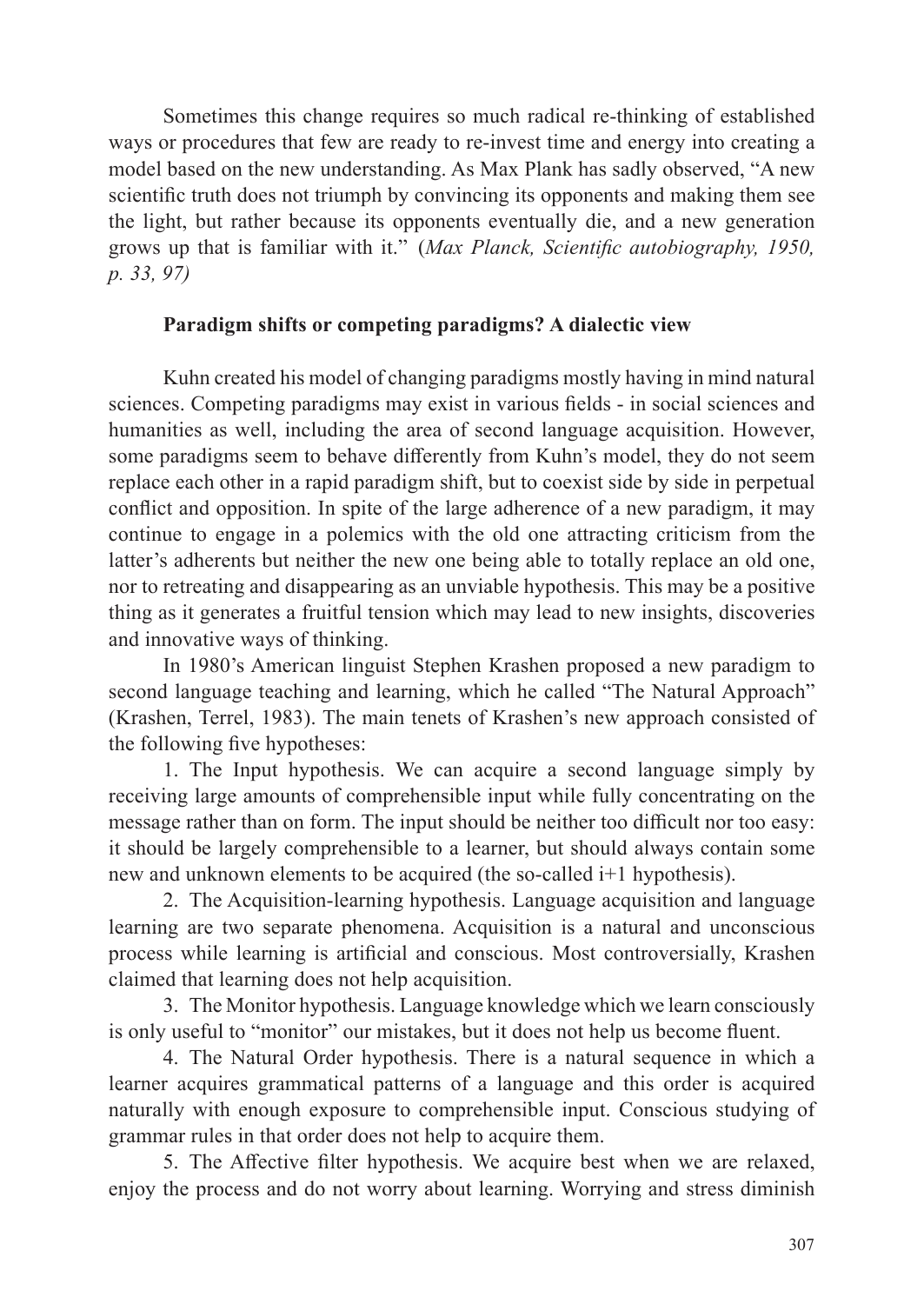our capacity to acquire a language.

To summarise, Krashen suggested a radically new approach to language teaching, which threatens to dispense with traditional approaches of conscious and structured study of grammar and would be solely devoted to informal communication, concentrating on the message and receiving comprehensible input. Grammar, in Krashen's system, is not a prerequisite to master a language, but rather a supplement, which could be helpful to monitor learners' mistakes at the later stages once the language is already acquired.

Krashen's Natural Approach could be regarded as a new paradigm in second language teaching and learning, since it represents quite a radical break from previously accepted methodologies, which were based on the assumption that successful mastery of a second language requires first to internalize its grammar, practice it to acquire skills, supplement this knowledge with learning the vast vocabulary and only then there exists a chance of a learner developing fluency. However, due to the persistent failure of this system to deliver satisfactory results, as predicted by the Kuhnian model, the tension in the "normal science" started to build up, the need arose to review the existing second language teaching paradigms and Krashen's suggestion came as a "paradigm shift", proposing a new way of looking at things. Incidentally, Krashen and Terrel did not regard their method as anything new, rather they called their method "traditional" and the grammar and conscious study-based methods as new inventions that have mislead teachers and learners<sup>3</sup>.

Krashen's ideas have caused a lot of heated debates and considerable backlash both at the time when they were first formulated (late 1970's – early 1980's) and in our present day, as evidenced by the amount of attention they received in the articles and publications throughout decades: nearly every author writing on the problems of SLA during several decades seems to be compelled to spend some time discussing the major points raised by Krashen. A lot of critics tend to reject Krashen's views as too radical - there is a widespread opinion that Krashen has gone too far and that traditional conscious language study could not be totally replaced by input-based learning.

Thus, in terms of the concept of paradigms, it seems that the Kuhnian paradigm shift did not occur, rather we are having a case of two paradigms existing side by side: the "traditional", grammar and conscious study-based learning by concentrating on form versus the "Natural Approach" based on absorbing comprehensible input by concentrating on the message. Both paradigms have their adherents and supporters and the tension between the two seem to be productive for our deepening understanding of second language acquisition process. Such tensions

<sup>3</sup> Synopsis of the Natural Approach at https://www2.vobs.at/ludescher/alternative%20methods/ natural\_approach.htm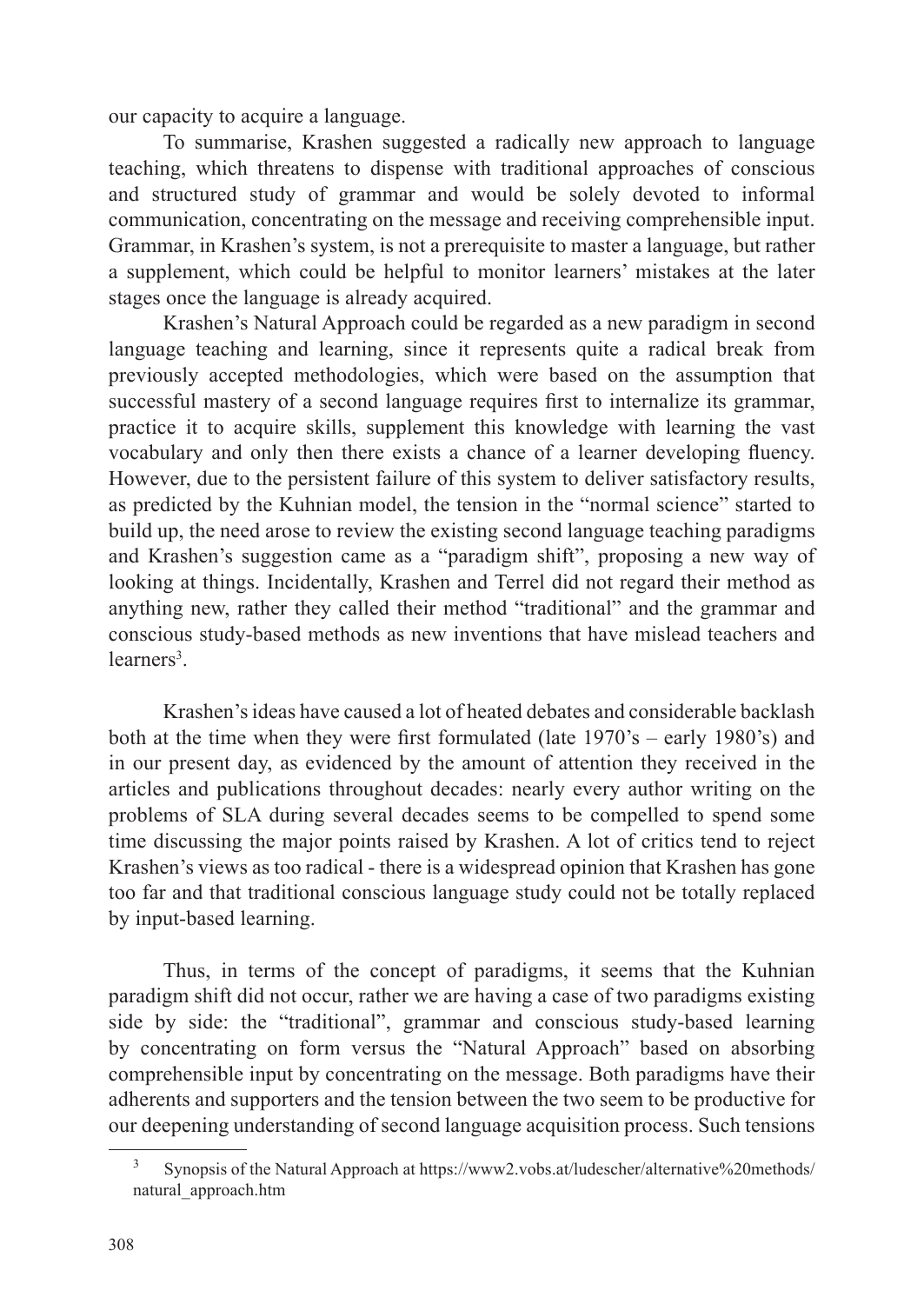are not to be avoided, but welcomed as an opportunity to try and test the viability of each paradigm and in this way to deepen our understanding.

However, the biggest obstacles to fruitful discussions is not paradigm shift or paradigm conflict, but the so-called "paradigm paralysis" which is similar to what in Psychology is often termed as "confirmation bias". Oxford Encyclopedia of Terms defines it as the "refusal or inability to think or see outside or beyond the current framework or way of thinking or seeing or perceiving things. Paradigm paralysis is often used to indicate a general lack of cognitive flexibility and adaptability of thinking" 4 . Paradigm paralysis entrenches one in their own rigid ways of thinking without allowing to see the things from a different perspective or allowing to be flexible in developing alternative approaches. In the domain of language teaching, paradigm paralysis would represent dogmatic adherence to one's paradigm without being sufficiently open-minded and flexible to react to the real challenges and see what is working and what is not. One might assume that a large part of failure for second language teaching to deliver satisfactory results throughout the decades might be attributed at least in part to the "paradigm paralysis" – inflexibility and unwillingness to see beyond one's familiar and customary ways. One might add that it is not only the "old paradigm" may be the cause of the paralysis: blind adherence to the "natural" or "holistic" approach might be as detrimental if not counterbalanced by a healthy critical analysis.

Thus, where is language acquisition theory and practice at the moment? Is it undergoing a paradigm shift? Does it represent a dialectic pair of opposite and competing paradigms? Or is it in a state of paradigm paralysis? It would probably be safe to say that in the vast world of today's language teaching and learning one can find instances for all of them at once: there are sufficient examples when language is being taught using ineffective "traditional" methods as well as various new experimentations with innovative methods (possibly, not always successful). Unfortunately, there are also sufficient instances of inflexibility and stagnation thus diminishing the quality and effectiveness of language teaching.

#### **Mechanistic versus holistic paradigms in language acquisition:**

In the belief that clarifying the two competing paradigms would provide a clearer understanding of the current situation, we would like to provide a point-bypoint comparison of the main underlying assumptions of mechanistic and holistic paradigms in the following tables. Whether the holistic one is on the way of replacing the other in the process of coming paradigm shift or whether the two should exist in constant opposition and fruitful conflict remains to be seen, but it seems useful to clarify their main tenets, shedding light on their possible benefits and drawbacks in an attempt to find a productive solution to the difficulties one encounters.

<sup>4</sup> https://www.oxford-review.com/tag/paradigm/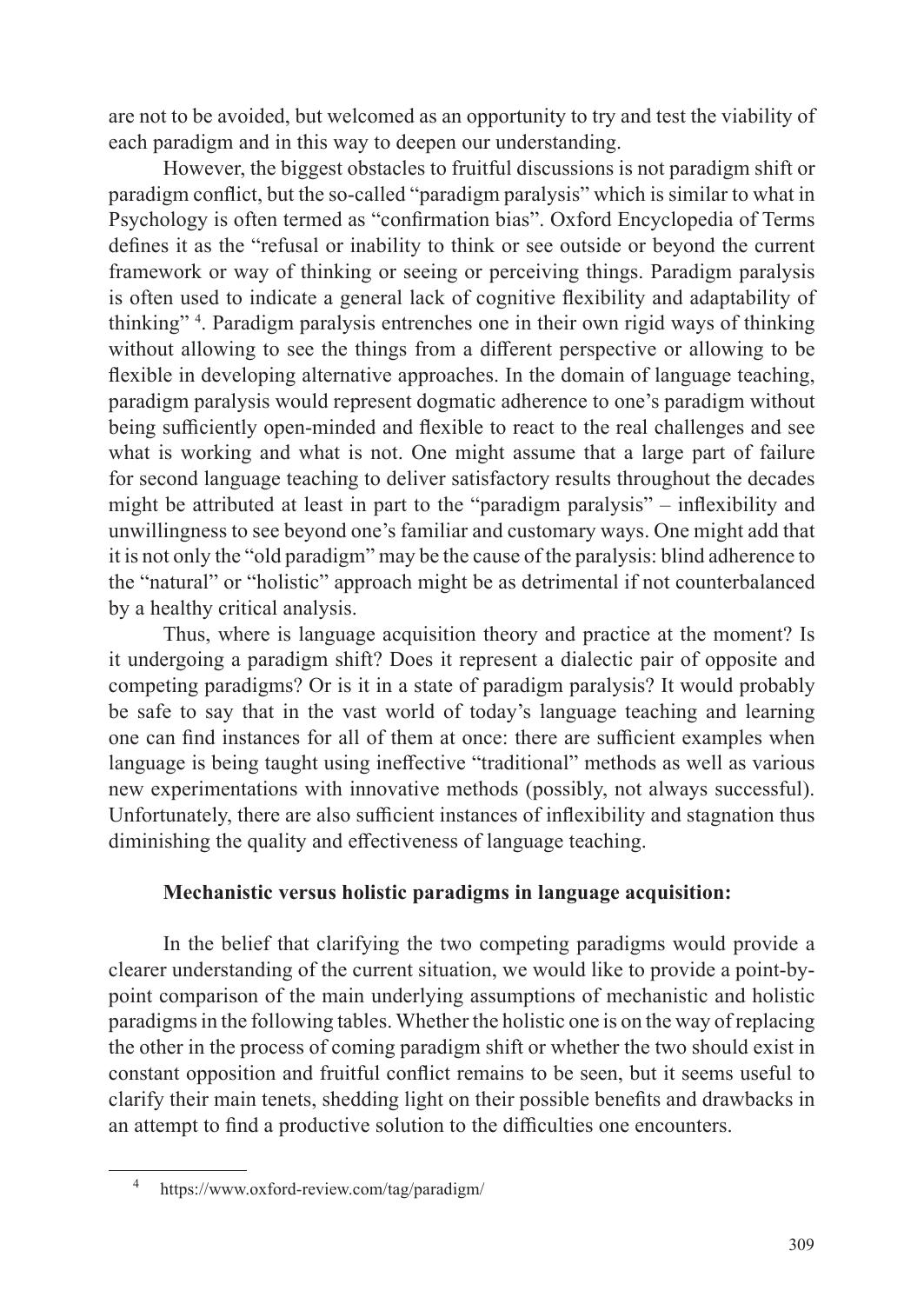How does this paradigm change reflect in the teaching process? How does it reflect on the role of a teacher? One of the reasons why many teachers might be reluctant to accept the new paradigm might be the sense of insecurity and fear that with the changing understanding, their role will become increasingly uncertain and obsolete. Developing technologies and their impact on the traditional ways of language teaching and learning also do not contribute to alleviating this fear. However, even though the holistic paradigm does change the role of a teacher, it by no means becomes less important. One has to learn to look at it in new ways and find areas where teacher can be even more indispensable and their help can be even more valuable and meaningful than in the traditional classroom. The following are some suggestions how teachers can rethink their role and find their place in the holistic paradigm: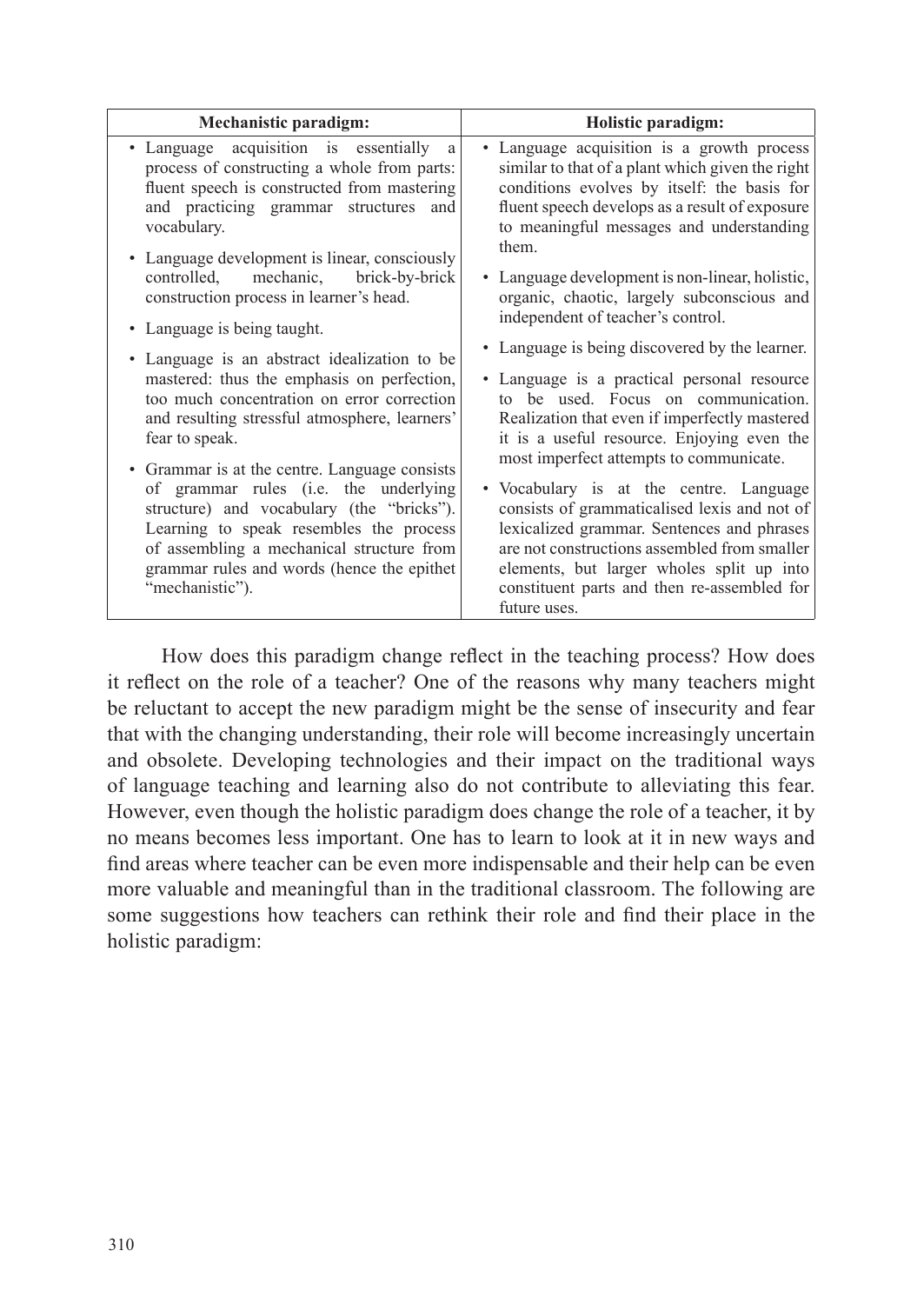| <b>Mechanistic paradigm:</b>                                                                                                                                                                                                                                                                                                                                                       | Holistic paradigm:                                                                                                                                                                                                                                                                                                                                                                                                         |
|------------------------------------------------------------------------------------------------------------------------------------------------------------------------------------------------------------------------------------------------------------------------------------------------------------------------------------------------------------------------------------|----------------------------------------------------------------------------------------------------------------------------------------------------------------------------------------------------------------------------------------------------------------------------------------------------------------------------------------------------------------------------------------------------------------------------|
| • Teacher's role - a constructor of the<br>edifice of language in learner's head<br>taking the whole responsibility for a<br>learner's language development.<br>• Teacher is an omniscient grammar expert<br>and an absolute authority as far as rules<br>and correctness are concerned.<br>• Teacher concentrates on the form, making<br>language learning process artificial and | • Teacher is a facilitator and a guide to a learner's<br>journey of discovery. Teacher does not teach the<br>learner, but opens the way and empowers them.<br>• Teacher's knowledge may not be perfect and<br>he/she is comfortable recognizing it. However,<br>teacher is doing his/her best helping learners with<br>the most daunting task of every language learner:<br>to navigate in the vast sea of new vocabulary. |
| unnatural (e.g. artificial dialogues to<br>illustrate some new grammar rule, etc.).<br>• Teacher oversees and controls the P-P-P<br>(Present-practice-produce)<br>process:<br>present new material, control learners'<br>practice, expect flawless presentation<br>and correcting lingering mistakes.                                                                              | • Teacher is a natural conversation partner and the<br>main focus is on real-life communication. Focus<br>on form is recognized as a supplement aiding in<br>understanding and self-expression, but does not<br>take a centre-stage.<br>• Teacher is present with learner's O-H-E<br>(Observing-hypothesizing-experimenting) ready<br>to provide all the help and support learners need.                                   |
| • Teacher limits and controls the input<br>learners are exposed to. Authentic real-<br>life input is avoided as it does not allow<br>to effectively control the process of new<br>vocabulary learning.<br>• Teacher tries to build the language in                                                                                                                                 | · Teacher does not try to restrict and control<br>vocabulary input. All language which we produce<br>is based on language which we have previously<br>met. If we expect learners to be fluent, providing<br>them with limited amount of input is counter-<br>productive.                                                                                                                                                   |
| learners' minds "bottom-up" (manually<br>assembling larger units from smaller<br>parts).                                                                                                                                                                                                                                                                                           | • Teacher helps learners to understand the language<br>top-down (breaking down the larger units - texts)<br>and sentences - and raising awareness of the<br>elements for future re-use).                                                                                                                                                                                                                                   |

As we can see, teacher's role in the holistic paradigm does not diminish, if anything, there are areas where it becomes much more interesting and meaningful than anything performed under the traditional approach. Finally, one has to address some fears and misconceptions what holistic model is or is not:

- Rejection of grammar. Grammar is not rejected as such (i.e. it is not "forbidden" to teach grammar). However, its place in learning process is adjusted – it is the awareness raising of grammar patterns *after* the language has been acquired, not studying them *before* they are acquired. In fact awareness raising (i.e. noticing) activities are essential for accuracy and teacher's task is to help learners notice. Therefore, although the essential focus is on the message, conscious attention to form is encouraged and conscious learning as such is not rejected.
- Chaotic syllabus. One common fear might be that syllabus based on the new paradigm would inevitably be chaotic - no grammar sequence, no gradual introduction of vocabulary of increasing difficulty. However, it need not to be so - even if syllabus does not follow a formal grammar-based sequence, it is based on increasing complexity of input (Krashen's i+1 hypothesis). Besides, Krashen's Natural Order hypothesis predicts that we acquire grammar structures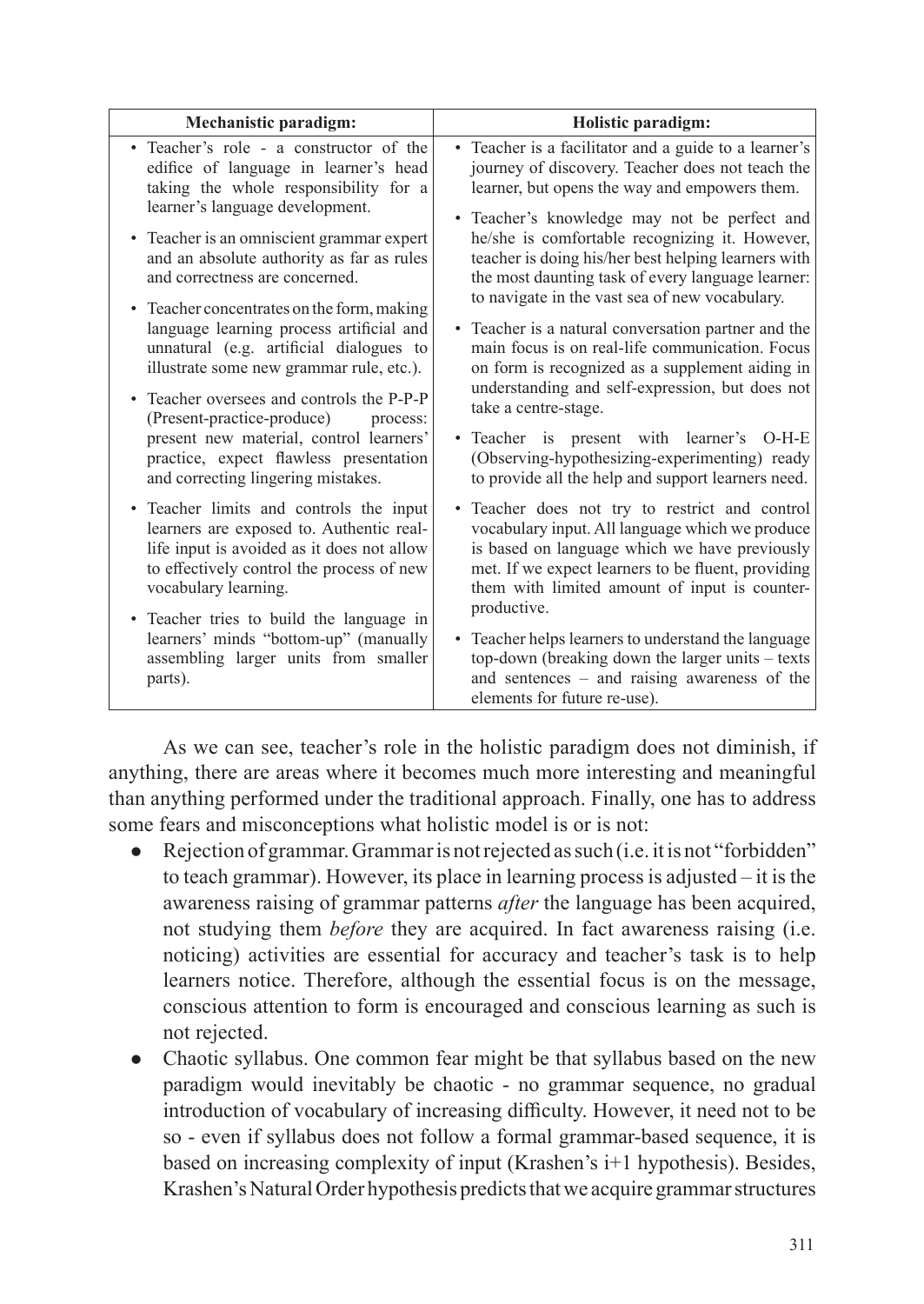not as a result of the sequence they are taught in the grammar syllabus, but due to exposure to comprehensible input. If these theories are true, then teaching strictly grammar-structured syllabus loses it's meaning in any case.

• Diminishing role of a teacher. As mentioned above, far from diminishing, teacher's role remains to be essential as a facilitator and a guide of a learner who navigates their individual and fascinating journey of language discovery and acquisition.

#### **Conclusions**

Language teaching, like all other areas of human endeavour, is not immune to the process of trial and error. Looking at long-established language teaching practices and traditions in terms of paradigm change helps us develop new perspectives to the familiar ways of doing things and generate useful debate. Our understanding of the nature of language and learning is constantly evolving – and so must the methods of language teaching and learning. Failing to do so leaves us with inefficient language teaching, wasted money and time and poor results. In today's world of quickly developing technologies and the Internet, a language teacher can no longer be an omniscient authority and an all-powerful controller of the language acquisition process. Rather, a teacher should be regarded as a companion and a guide accompanying students in their journey of discovery and helping them not to get lost in the new world. Thus, a teacher's role remains essential, but should be radically rethought. Holistic paradigm of language acquisition provides us with a new perspective which would enrich our language learning experience in today's increasingly multilingual and multicultural world.

#### **Literature**

Krashen, S., Terrell, T. (1983). *The Natural Approach: Language Acquisition in the Classroom.* Alemany Press

Kuhn, T. (1996). *The Structure of Scientific Revolutions*. The University of Chicago Press 3rd (third) edition

Lewis, M. (1993). *The Lexical Approach: The State of ELT and a Way Forward*. Language Teaching Publications

Planck, M. (2014). *Scientific autobiography: and Other papers, Open Road Media*

Richards, J., Rogers, T*.* (2001). *Approaches and Methods in Language Teaching* (2nd ed.). Cambridge University Press*.*

Oxford Encyclopedia of Terms https://www.oxford-review.com/oxfordreview-encyclopaedia-terms/paradigm-paralysis/

*The Structure of Scientific Revolutions - Outline and Study Guide prepared by Professor Frank Pajares. Emory University* https://www.uky.edu/~eushe2/Pajares/ Kuhn.html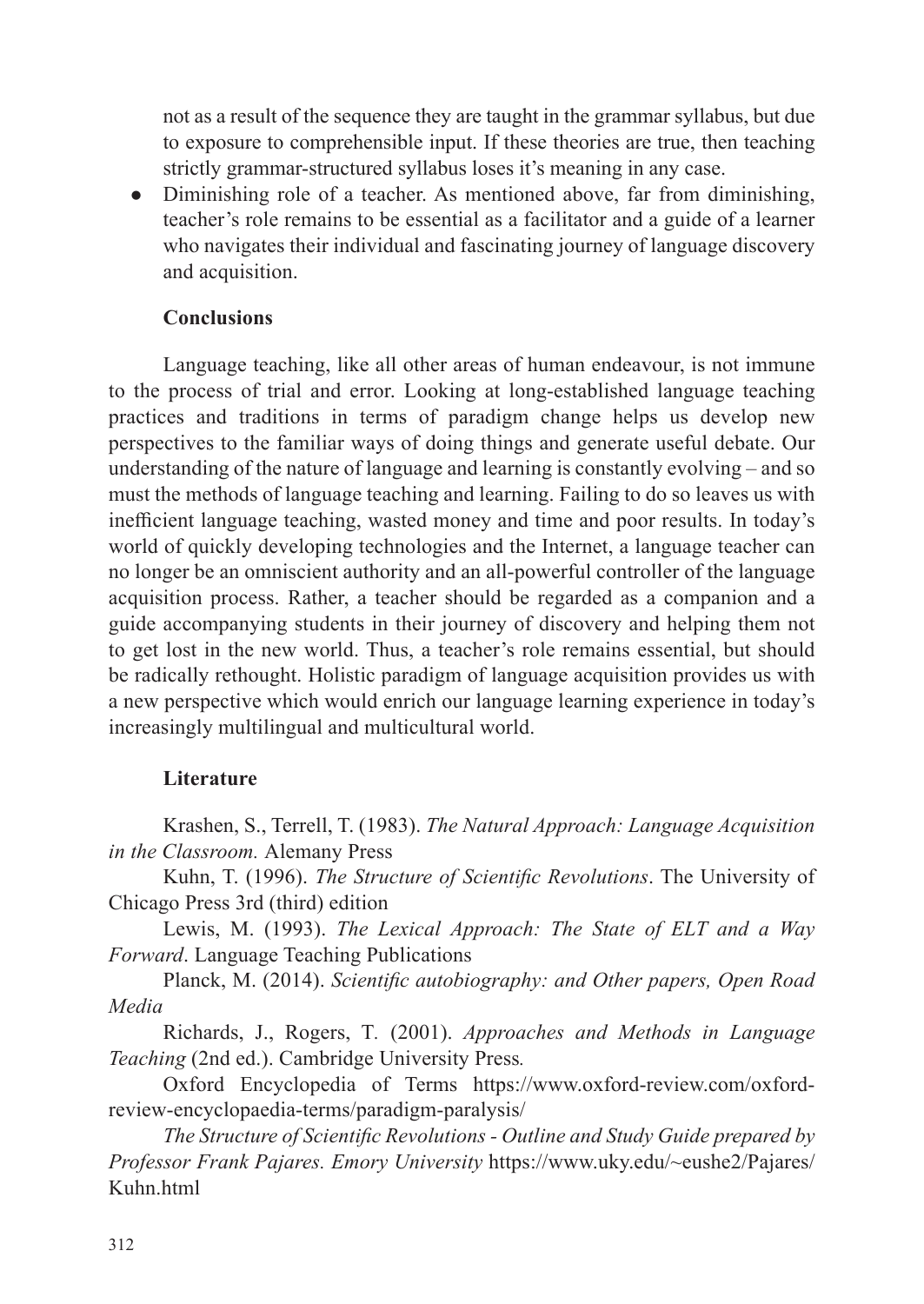## **MECHANISTINIS IR HOLISTINIS KALBŲ MOKYMAS – PARADIGMŲ KAITA AR PARADIGMOS SĄSTINGIS?**

#### **Vytenis Končius**

*Vilniaus kolegija*

#### **Santrauka**

Tradicinės (mechanistinės) ir novatoriškos (holistinės) antrosios kalbos mokymo ir mokymosi paradigmų santykį galima matyti trimis būdais: kalbų mokymo metodika artėja link paradigmos pokyčio, egzistuoja konfliktas ir dialektinė įtampa tarp dviejų konkuruojančių paradigmų arba "paradigmos sąstingis" (paradigm paralysis). Paradigma yra bendra koncepcija, kurią tyrėjų ar specialistų bendruomenė priima kaip pagrindinį jų veiklą organizuojantį principą. Mechanistinė antrosios kalbos mokymosi paradigma laiko kalbos mokymosi procesą sąmoningu ir dirbtiniu kalbos žinių konstravimu besimokančiojo galvoje. Nuolatinis ir plačiai paplitęs tradicinės kalbos mokymo metodikos negebėjimas pasiekti gerų rezultatų gali būti siejamas ne tik su besimokančiųjų ar mokytojų klaidomis, bet ir su pagrindine kalbų mokymo paradigma. Ar antrosios kalbos mokymas eina link paradigmos pokyčio, ar abi paradigmos egzistuoja viena greta kitos ir kelia vaisingą diskusiją? Ar "paradigmos sąstingis", t. y. abiejų pusių įtvirtinimas griežtoje ir nelanksčioje opozicijoje, taip pat yra kalbos mokymo realybė? Tobulėjantis mūsų supratimas apie kalbos ar mokymosi prigimtį ragina palyginti mechanistinį ir holistinį požiūrį, kurti naujas perspektyvas ir priimti pagrįstus sprendimus.

**Reikšminiai žodžiai:** antrosios kalbos mokymasis, paradigmos pasikeitimas, mechanistinė ir holistinė paradigma.